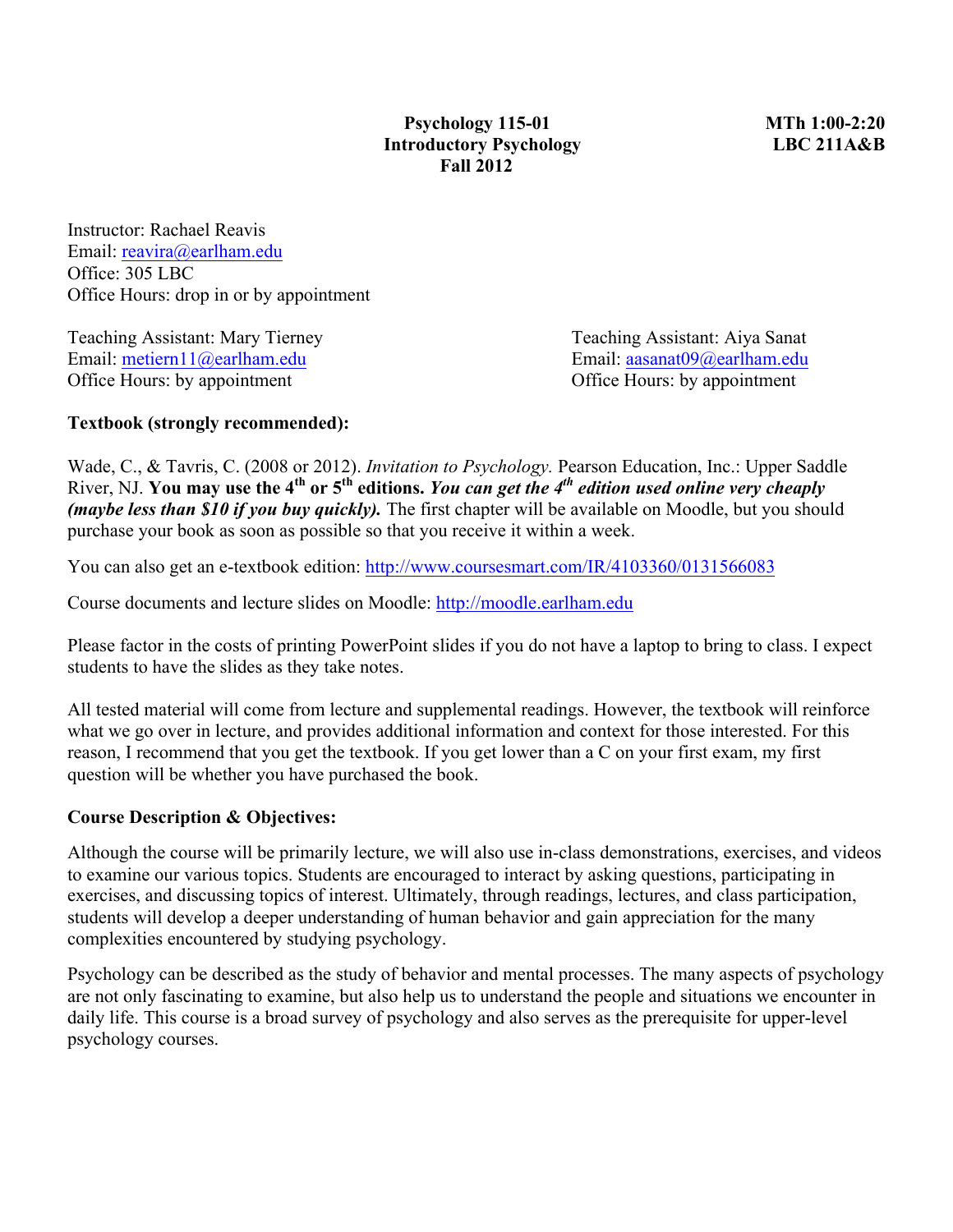# **Specific Course Goals**

By the end of the semester, you should be able to:

- 1. Identify the major areas of study within psychology (e.g., biological, developmental, social, clinical) along with their key concepts and contributors.
- 2. Recognize and discuss notable theoretical viewpoints in psychology.
- 3. Know and describe the role that psychologists play in broadening our understanding of human behavior.
- 4. Discuss the role of research in psychology along with how it is conducted, its utility, and its limitations.
- 5. Demonstrate the knowledge gained in scenarios that require application and critical thinking.
- 6. Understand Psychology as a science.

## **Psychology Department Goals**

The following psychology department goals (based on the APA guidelines) are especially relevant for this course. The italicized/underlined goals are particularly emphasized:

- *1. Knowledge Base of Psychology*
- 2. Research Methods in Psychology
- *3. Critical Thinking Skills in Psychology*
- *4. Application of Psychology*
- *5. Values in Psychology*
- 6. Communication Skills
- 7. Sociocultural and International Awareness

## **Earlham General Education Goals:**

The following general education goals are especially relevant for this course. Italicized/bold items are particularly emphasized:

- 1. *Close and critical reading, thoughtful reflection, ready discussion*, and cogent writing.
- 2. Increased adeptness in thoughtfully considering texts of all sorts, whether singly or in comparison with one another.
- 3. Practice and discipline in group learning.

### **Evaluation:**

Your final grade will be based on participation/attendance, an applied project & homework, creation and completion of practice quizzes, 5 tests, and one final. I will drop your lowest grade (your combined participation/attendance/practice quizzes, **one** of 5 unit tests, **OR** your final). Your application project/homework grade will not be dropped.

**1) Participation/Attendance.** Attendance will be taken every day. There are two main ways that you are expected to participate actively. First, you are expected to volunteer ideas in class and to ask both clarifying and conceptual questions in class. Second, you will be expected to participate actively in small group discussions. Your TAs and I will evaluate your participation in both large & small group settings. In small group discussions, you will have questions to discuss as a group, but you will hand in individual responses to the questions that will be evaluated by your TAs. I would prefer that students contribute freely and willingly in large group discussions and not have to randomly call on students. However, I reserve the right to do so. The grades earned will be converted to a 50-point grade.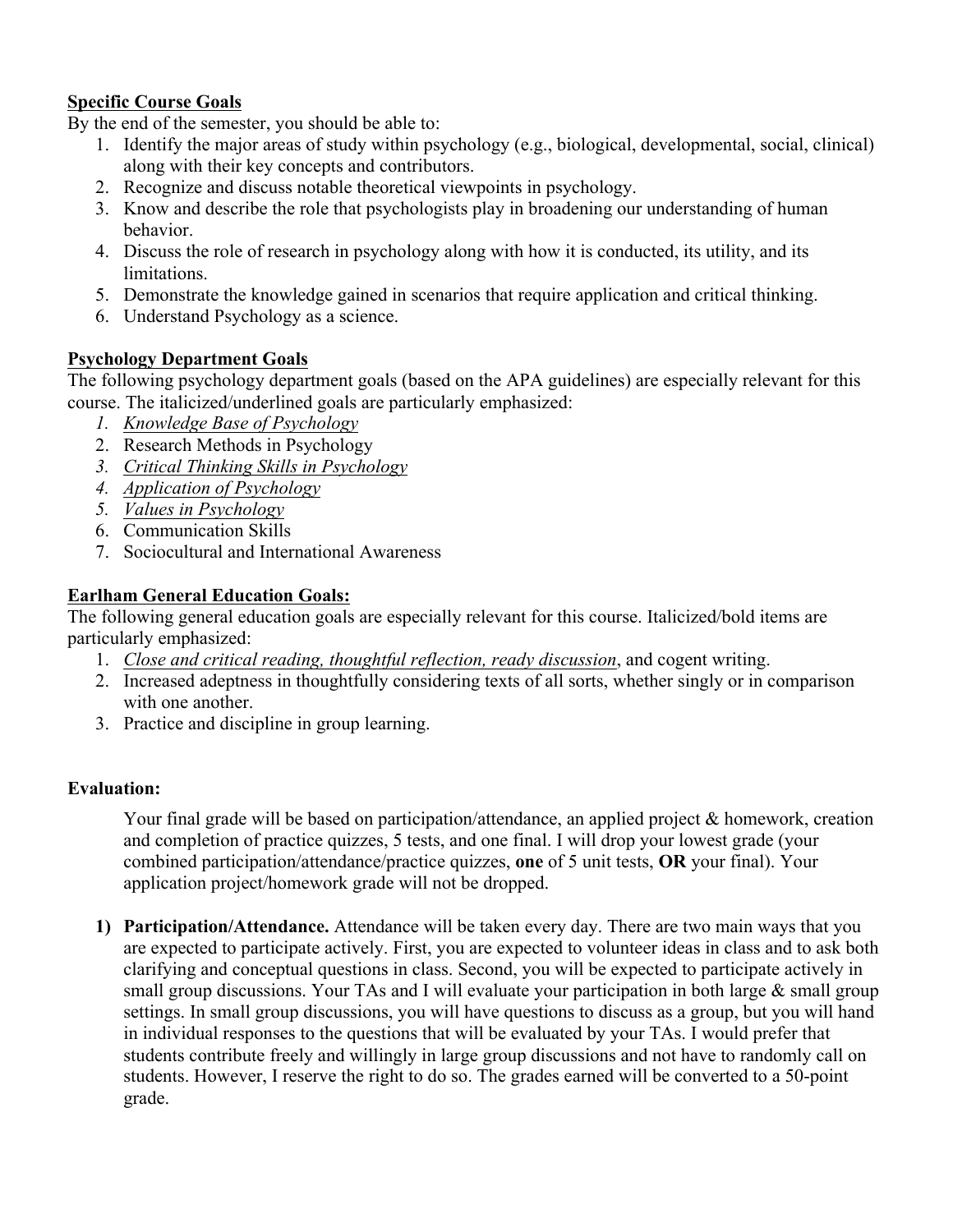**2) Tests.** Research has shown that students learn more when they are given more frequent examinations that cover less material. Therefore, the majority of points in this class will come from 5 tests, each covering 2-3 chapters. Tests will consist primarily of multiple-choice questions and short answers. Tests will each be worth 100 points. Most tested material will be from lecture. Unless otherwise noted, material covered in the textbook but not addressed in lecture will not be tested. **However, 15%-25% of each test will be over material in the supplemental readings.** For the most part, information in supplemental readings will not be covered in lecture. I strongly recommend that you read the supplemental reading when it is assigned so that you can ask questions about it. There is no time limit for the tests, so please take your time to carefully read the questions and review your answers. You may not, however, leave the exam for a class and come back later if you cannot finish during our class period. If you have a class after this one, and you think you need extra time, you need to speak to me in advance about arriving early. Students tend to find my tests difficult. Studying in advance, attending class, and taking advantage of study materials are highly recommended. You are responsible for your own education. I won't be mad if you don't study or never show up to class, but it is unlikely that you will earn the same grade as you would if you applied yourself. **Finally, if you arrive after the first student has completed his or her exam, you will not be permitted to take the test, and you will receive a zero for the test**.

\*Please note that make-ups are allowed ONLY for the following reasons: participation in an official college event or death of an immediate family member (parent, sibling, spouse, or child). Excuses must be verified by a note from a college official (e.g., coach's note). In the case of death of immediate family member, please contact me when you are able. As I drop one exam, **no other excuses will be permitted**, including for personal illness or death of an extended family member. For exams missed due to participation in an official university event, you must contact me BEFORE the missed exam and exams **must be taken no later than 1 week after the missed exam**. Make-up tests will differ from the original exam and may differ in the level of difficulty. (Special arrangements will be made for students who experience the death of an immediate family member, including the option of taking an Incomplete.)

**3) Quizzes.** For each unit, you will create a five-question multiple-choice quiz based on lecture and supplemental reading material. These questions need to be applied questions and not simple definitional questions. You will also need to provide (on a separate sheet) an answer key with explanations for the correct answers as well as explanations about why the incorrect answers are wrong. There are more specific directions on Moodle, and you should read these before creating your quiz. **Your quizzes must be original and not copied from the book, online, friends, or any other source.** You will bring your quiz and answer key to class on the days marked "Practice Quizzes". You will trade quizzes, take them, and then discuss the answers in a small group. The quizzes you make will be graded based on the appropriateness of the questions and accuracy/completeness of the answer key. If you fail to take a quiz, you will receive a penalty. These assignments will combine to create a 50-point grade.

There are also practice quizzes available on Moodle. These are not for a grade, are optional, and are separate from the quiz requirement in class.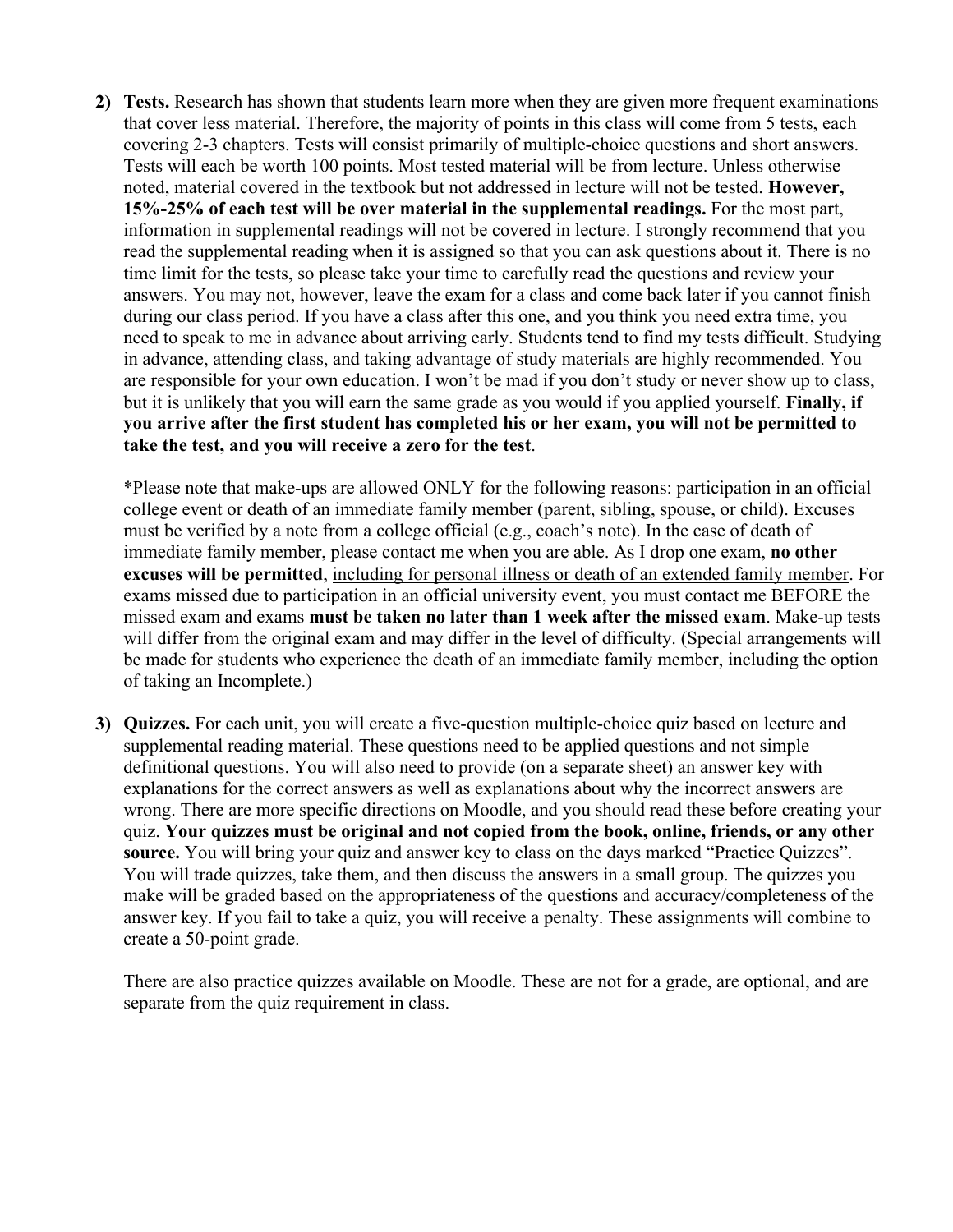- **4) Application Project.** Throughout the semester, you will find opportunities to apply psychological principals and knowledge to everyday life. You will collect **at least one example per chapter** of psychological principals playing out in real life. **You can find a more detailed description of this assignment on Moodle.** In brief, you will find an example (it can really be anything – a news article, a YouTube video, a movie, a personal experience) and explain it using psychological principals covered in class or in the textbook. This is meant to be a fun project that should help you think more critically about psychology and see how it can be applied to the world around you. *You will need to keep a folder or binder of your application entries.* Everything must be **typed**. You will turn in your folder twice during the semester. **The first 5 chapter entries (plus any assigned homework) are due in class on 10/8**, and will include entries for the following chapters: Intro/Research Methods, Memory, Brain, Emotion, & Consciousness. **All entries will be due on 12/7 by 4pm to my office or the psychology department office.** *If you are missing an entry at the first evaluation, you will not be able to make it up for the second evaluation.* You will turn in 10 entries in total. I may also ask you to do additional homework assignments during the semester. You will turn these in with your application project. The application project and homework will be worth 50 points and will be converted from a percentage. For example, if there are 60 available points and you get 51 one of them, that is 85%, which will translate to 42.5/50. Please note that although I am only collecting entries twice, you are expected to do the entry the week that we cover the chapter. **You will lose 10% of the grade per 12 hours your assignment is late.** Your application project grade will not be dropped.
- **5) Research Requirement.** All PSYC 115 students are required to earn 15 research credits, which can be earned by participating in research or by reading research articles and completing questions. See sheet explaining the requirement for more details. **Failure to meet this requirement will automatically lower your final grade by a full letter grade. This is an all-or-nothing requirement. If you get 14 of 15 credits, you will still lose a full letter grade.** For example, if you completed only 13 credits and had a B- in the class, you will receive a C- in the class. *This is a departmental rule and cannot be altered by your instructor. There are no exceptions.*
- **6) Final Exam.** Your final exam will follow a similar format as the tests, but will cover material from the entire semester. Your final may involve more short answer questions than the chapter tests. Material from the lecture and required readings will be tested. The final exam is worth 100 points. The final exam for this class is scheduled for **Thursday, December 13th at 10:30 am**. You must take the exam at the scheduled time. Students will not be permitted to take it at any other time, even if they have booked flights to leave campus before this date. The guidelines about tests apply to the final exam as well.

# **7) Extra credit.**

- § You may earn 1 point for each study credit you earn that is *above* the credits for your research requirement. (That's 1 point to the total points – *not* 1 percentage point.) For example, if you do not miss any appointments and have no demerits, but you participate in 18 credits worth of research, then you will meet your research requirement with 15 of the credits, and receive 3 extra credit points.
- There may also be other opportunities during the semester to earn extra credit points. These will be offered to the class as a whole and individual requests for extra credit are not appropriate. **Students may earn no more than 15 extra credit points.** Extra credit earned on bonus questions on tests do not count against this total.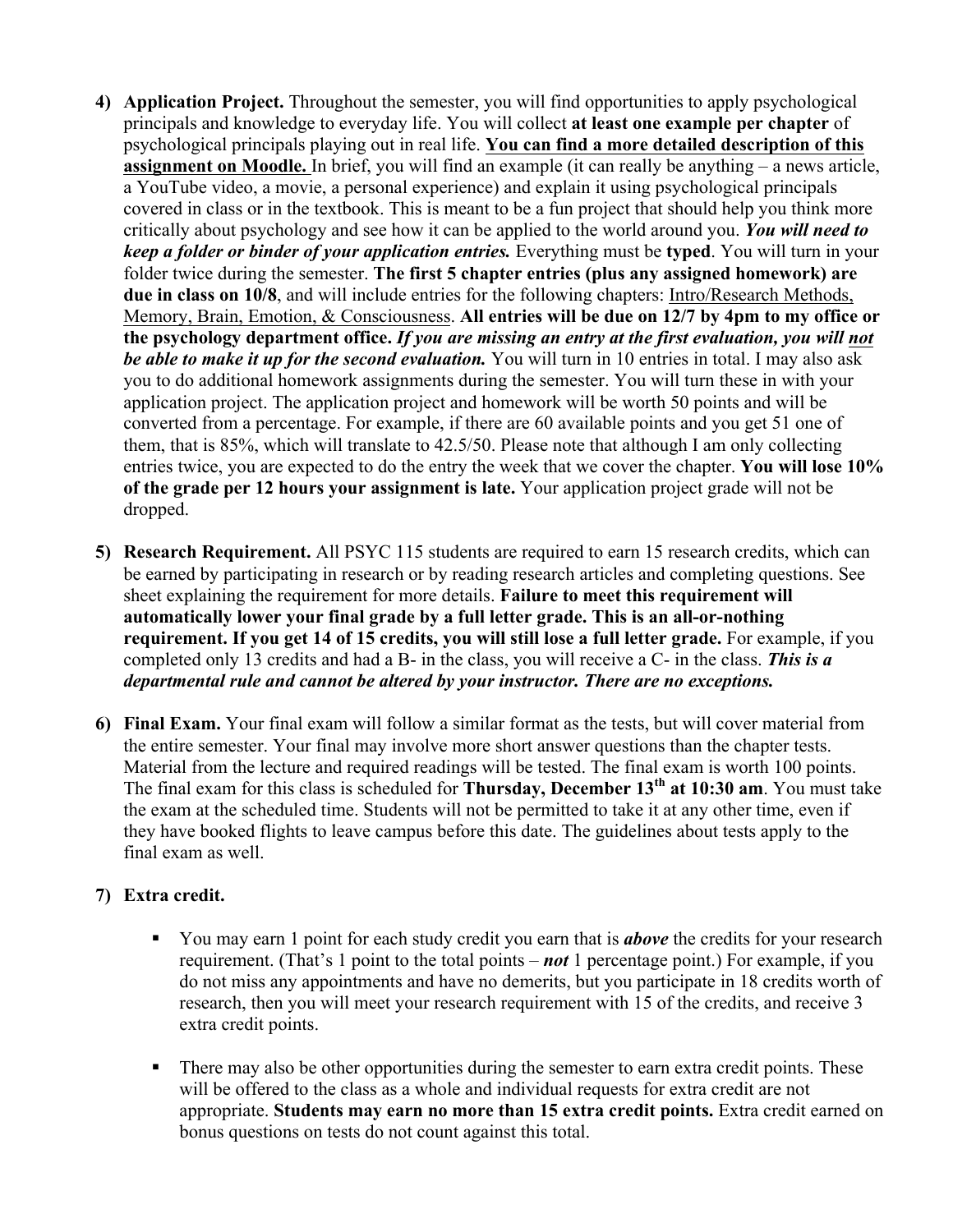| Quiz Assignments $=$          | 50 points | A-: 90-93.9%; A: 94-99.9%; A+: 100%     |
|-------------------------------|-----------|-----------------------------------------|
| Attendance/Participation $=$  | 50 pts    | B-: 80-83.9%; B: 84-86.9%; B+: 87-89.9% |
| Application Project $=$       | 50 pts    | C-: 70-73.9%; C: 74-76.9%; C+: 77-79.9% |
| Unit Tests $(5 \times 100) =$ | $500$ pts | D: $65-69.9\%$                          |
| Final Exam $=$                | $100$ pts | $F \le 65\%$                            |

One 100-point assignment will be dropped (**one** test, attendance/participation/quizzes, **OR** the final). Your application project will not be dropped, resulting in 650 total points possible.

\*Remember that failure to complete the research requirement in total will result in a full letter grade penalty.

*I do NOT round grades. For example, 79.9999 is a C+, no exceptions. Please note the grading scale—it may be different from other classes you have had.*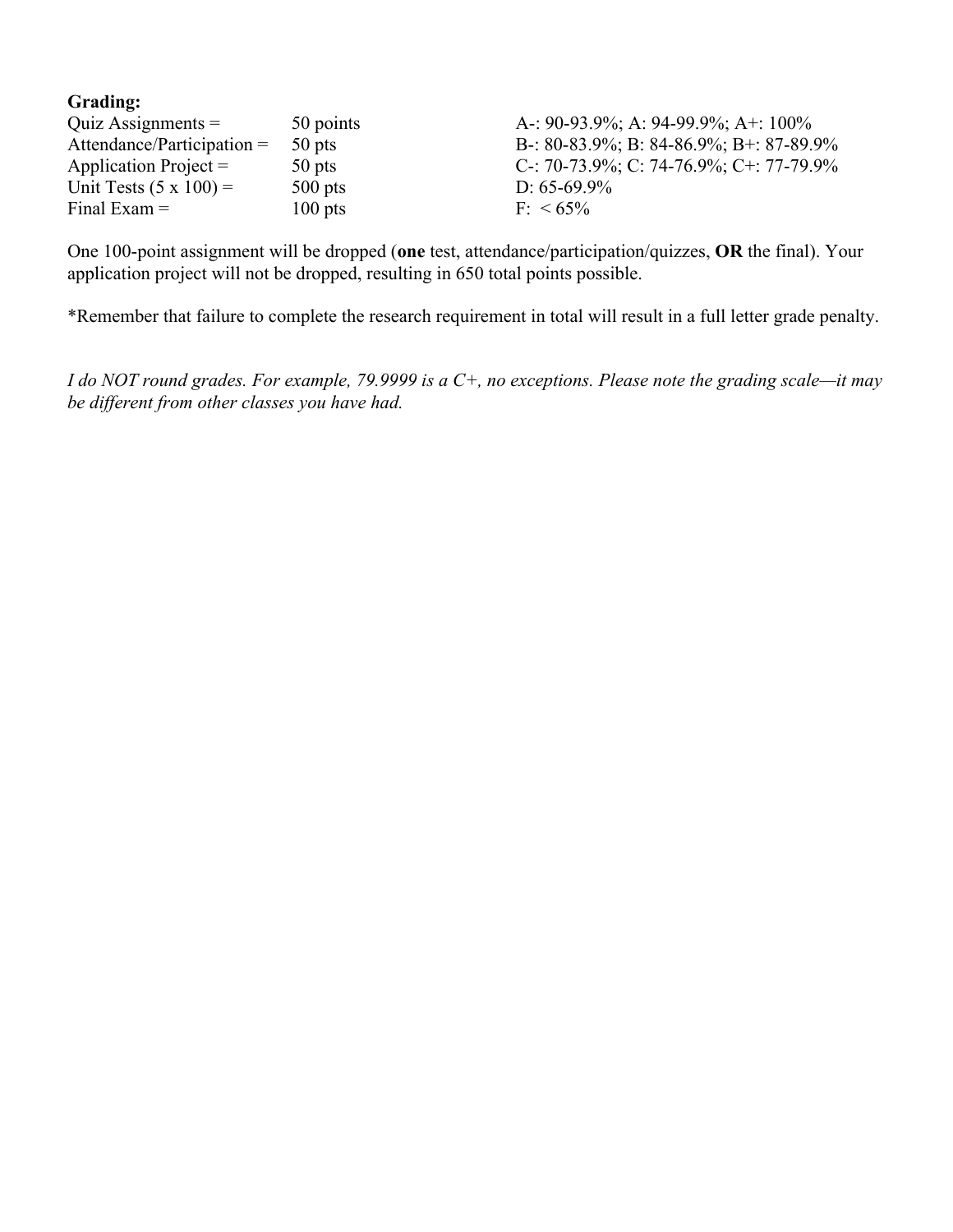**Office Hour Etiquette:** I am happy to meet with students outside of class, and I encourage you to make an appointment with me if you are having trouble in class or need to meet for another reason. However, I will not tolerate no-shows. If you miss a meeting with me and failed to cancel within 24 hours, in the future, I will only be available to you directly after class. The office hour policy also applies to meetings with the TAs.

# **Email Etiquette:**

You are encouraged to contact me via e-mail with any questions that you may have, but I ask that you comply to the following 'house rules': **Check the syllabus and Moodle** *first* to see if your question can be answered. If you ask a question that has already been answered, you will receive an automated reply telling you to find the answer yourself.

Please use appropriate etiquette when you e-mail and I will do the same in return: (a) begin with a greeting; (b) state who you are and which class/section you are in; (c) end with an appropriate signature. Don't forget to use spell-check! *If you fail to adhere to these guidelines, you will receive an automated reply that instructs you to consult these guidelines and to re-send your e-mail.*

Example of appropriate e-mail format: 'Rachael, My name is [YOUR FULL NAME] and I am in your [NAME OF COURSE]\*. I have a question about X .... Thanks, [YOUR NAME]' \*You don't have to tell me your course after the first few weeks, once I've learned your names.

Example of inappropriate e-mail format resulting in no response (lack of greeting; no personal identification; no reference to course name/section; no signature; spelling errors; inappropriate language):

'So i was wonderign when you were gonna post the notes?'

Proper e-mail etiquette is *extremely* important in that (a) it enables me to be more efficient in helping you because I won't lose time trying to figure out who you are or what you are asking; (b) **it is a vital skill to have in the 'real world.'** Professional relationships necessitate professional e-mail correspondence. Thanks in advance for your cooperation!

### **Academic Honesty:**

All students are expected to conduct themselves with honesty and integrity in this course. The honor code is both a privilege and a responsibility, and you are expected to take it seriously. Suspected infractions, such as plagiarism, fabrication of reports, and cheating will be treated seriously and will be reported. Furthermore, if you are aware of a violation of academic integrity, it is your responsibility to take action.

### **Students with Disabilities:**

Please speak with me as soon as possible and let me know what accommodations Academic Support Services has suggested for you. Accommodation arrangements must be made in the **first two weeks** of the semester. Please see http://www.earlham.edu/policies/learning-disabilities.html for details.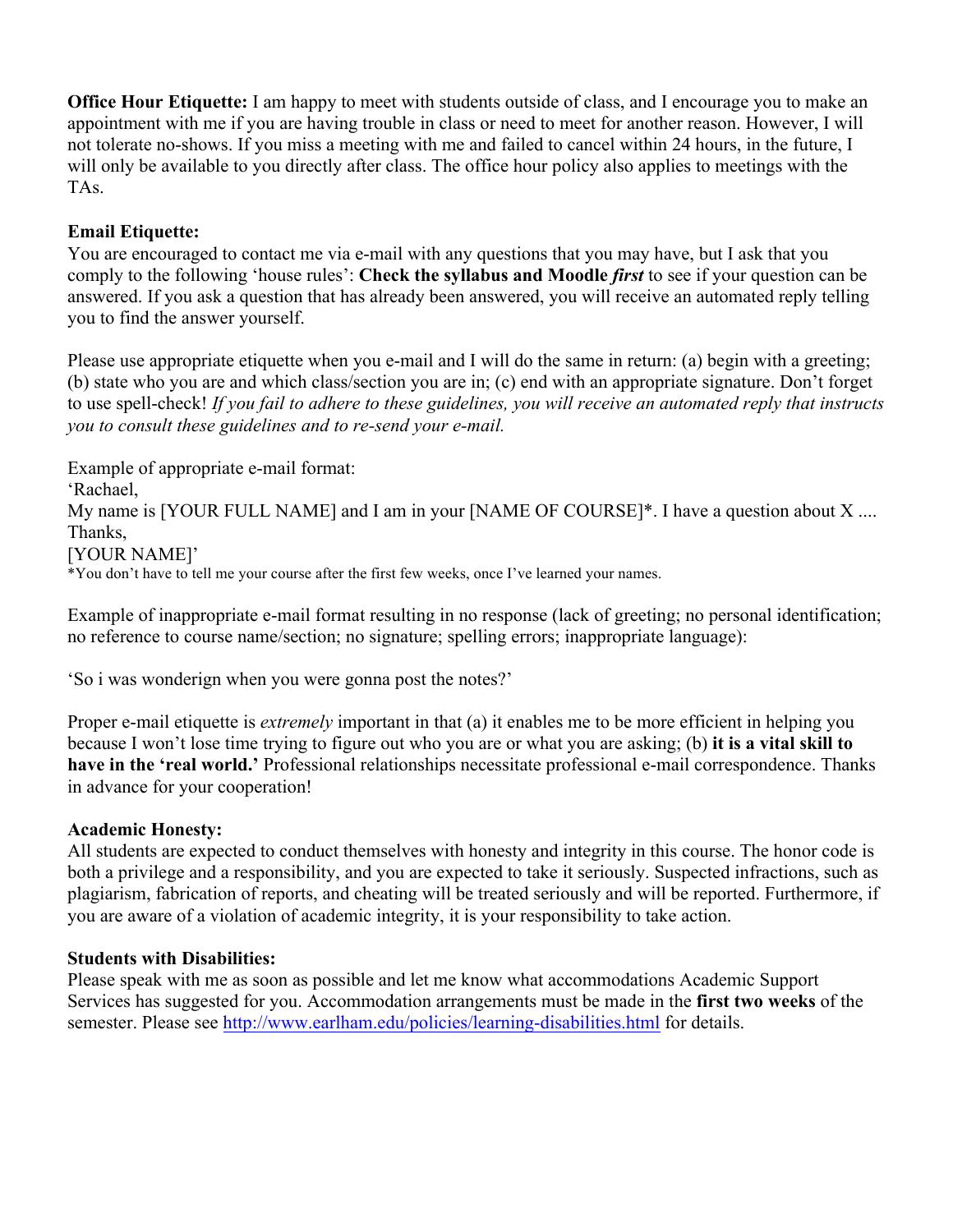# **Schedule of Topics & Assignments**

Please note that this schedule is tentative and may change as circumstances require. *\*Readings are due the first day they are listed.*

| Dates:           | Topic & Reading                                                                                                                                                                                                |
|------------------|----------------------------------------------------------------------------------------------------------------------------------------------------------------------------------------------------------------|
| 8/23             | Topic: Syllabus, What is Psychology?<br>Textbook Reading: Ch. 1, up to "Descriptive Studies"                                                                                                                   |
| 8/27, 8/30       | Topic: Research Methods<br><b>Course Reading: Fraud Controversy</b><br>Optional: Simonsohn (under review)<br>Textbook Reading: Ch 1, remaining chapter                                                         |
| 9/3, 9/6         | Topic: Memory<br>Course Reading: Dismukes, 2012<br>Textbook Reading: Ch. 8<br>Practice Quiz due in class on 9/6                                                                                                |
| 9/10             | Test, Ch. 1 & 8                                                                                                                                                                                                |
| 9/13, 9/17, 9/20 | Topic: Neurons, Hormones, & the Brain<br>Course Reading: Eisenberger, 2012<br>Textbook Reading: Ch. 4                                                                                                          |
| 9/24             | <b>Topic: Emotion</b><br>Course Reading: Leppänen & Nelson, 2012<br>Textbook Reading: Ch. 13                                                                                                                   |
| 9/27, 10/1       | <b>Topic: Consciousness</b><br>Course Reading: Caldwell, 2012<br>Textbook Reading: Ch. 5<br>Practice Quiz due in class on 10/1                                                                                 |
| 10/4             | Test, Ch. 4, 5, & 13                                                                                                                                                                                           |
| 10/8             | <b>Topic:</b> Learning<br>Course Reading: Mather & Lighthall, 2012<br>Textbook Reading: Ch. 9<br>First 5 entries of applied project due in class on 10/8<br>Last day to change mind about research requirement |
| 10/11            | No Class, Early Semester Break                                                                                                                                                                                 |
| 10/15, 10/18     | Topic: Learning (cont'd)<br>Practice Quiz due in class on 10/18                                                                                                                                                |
| 10/22            | Test, Ch. 9                                                                                                                                                                                                    |